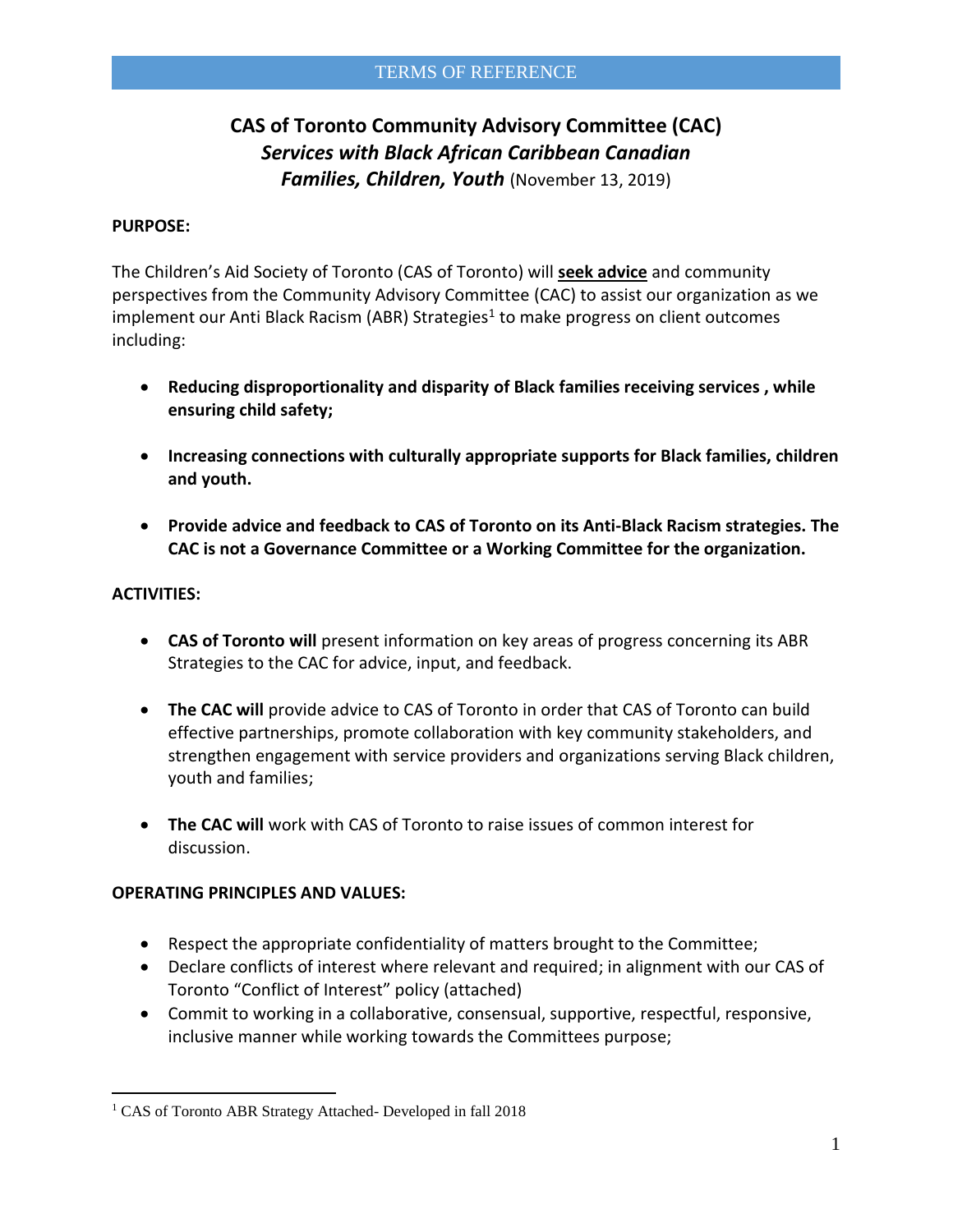- Encourage and enforce transparency and honesty in communication and decisionmaking;
- **•** Prioritize action items that are generated in Committee should be aligned with key CAS of Toronto Equity / ABR priorities;
- Departments within CAS of Toronto can work with the COO to consult with the CAC on an ad hoc basis regarding key initiatives when community feedback is needed.

## **Code of Conduct:**

- **The committee will follow the CAS Board Governance Policy on "Code of Conduct" as attached to align expectations regarding communication and behaviour.**
- **The committee will also abide by organization's Code of Ethics as attached.**

## **MEMBERSHIP COMPOSITION:**

### **CAS of Toronto:**

- Director of Equity, Inclusion & Community Development
- $\bullet$  CEO
- $\bullet$  COO
- Administrative Support
- Support as required from the Equity Department/Community Development and Prevention Program, ABR leads, and other service departments
- Ad hoc: 2<sup>nd</sup> Vice-chair & Equity Lead, Board of Directors for CAS of Toronto

# **CO-CHAIRS**

- CAS of Toronto Director of Equity, Inclusion and Community Development (COO/CEO as back up);
- A CAC Committee Member with the requisite knowledge, skill, and capacity to contribute to and guide meaningful committee discussion.

# **Community members:**

- CAS of Toronto will recruit members based on the strategic needs of the CAC and general membership criteria;
- The number of community members on the CAC will range from 12 to 15 members to ensure a functional Committee structure;
- Potential Committee Members with the knowledge, skill, and capacity to contribute to meaningful committee discussion can be nominated to participate on the Committee by Community Members or by CAS of Toronto's senior leadership. The Co-Chairs will review prospective committee members and bring forward candidates to the committee through a consensus process;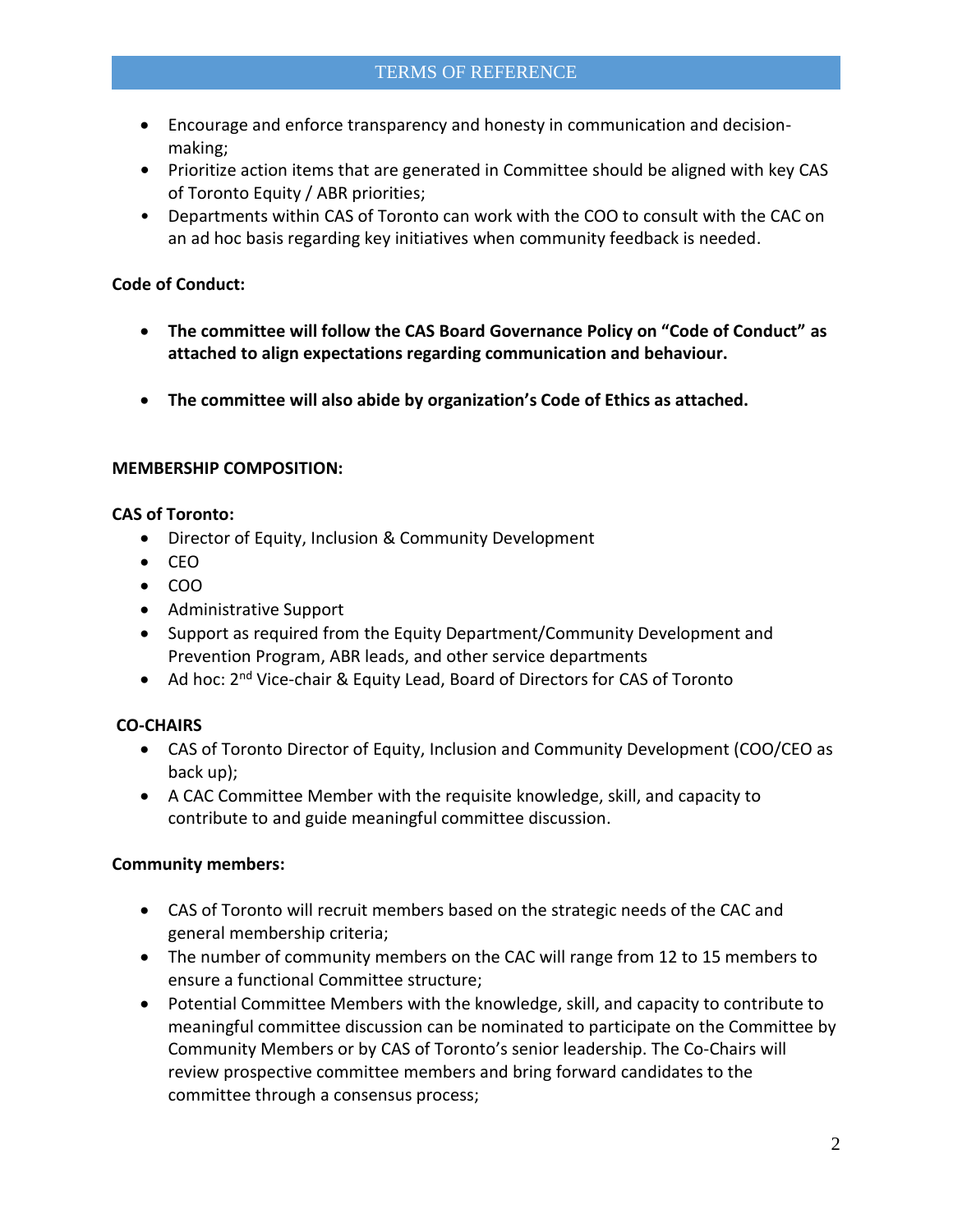CAS of Toronto may strategically recommend individuals for committee membership who represent a specific organization that intersects with the activities of CAS of Toronto.

## **MEMBERSHIP CRITERIA:**

- Members must reflect the diversity, and intersectionality of the African Caribbean diaspora in Toronto including: gender/ sexual diversity; disability; and countries of origin including continental Africa;
- Members must have basic knowledge of child welfare services;
- Members must have knowledge of clinical and prevention services for Black families, children and youth that is based in the community;
- Members must have knowledge of Toronto's diverse neighbourhoods;
- Nominees will:
	- o Complete and submit the committee application form and be interviewed by the Co-Chairs;
	- o Support the purpose of the Committee & Terms of Reference
	- o Sign and understand CAS of Toronto's Conflict of Interest Policy, Ethics Policy, and Confidentiality Policy;
	- o Complete all CAS of Toronto volunteer forms;
	- o Commit to attend regular meetings.

### **Application Process:**

- $\circ$  Email the CAS of Toronto Director of Equity and Inclusion to request an application;
- $\circ$  Complete and return the application form, and attach Resume. Candidates are also encouraged to submit a cover letter outlining the individual's interest in the committee, their relevant professional or personal experience along with a statement that identifies how they believe they can make a contribution to the work of the committee;
- $\circ$  The Co-Chairs will review the applications of prospective committee members and bring forward candidates to the committee through a consensus process;
- $\circ$  The CAS of Toronto will make the final decision on membership and be responsible for making the appointment of all individuals joining the committee.

### **Term:**

- Committee members will make a commitment to participate on the committee for a term of up to three years.
- An extension of up to one year may be granted to the Community Co-Chair to allow for continuity.